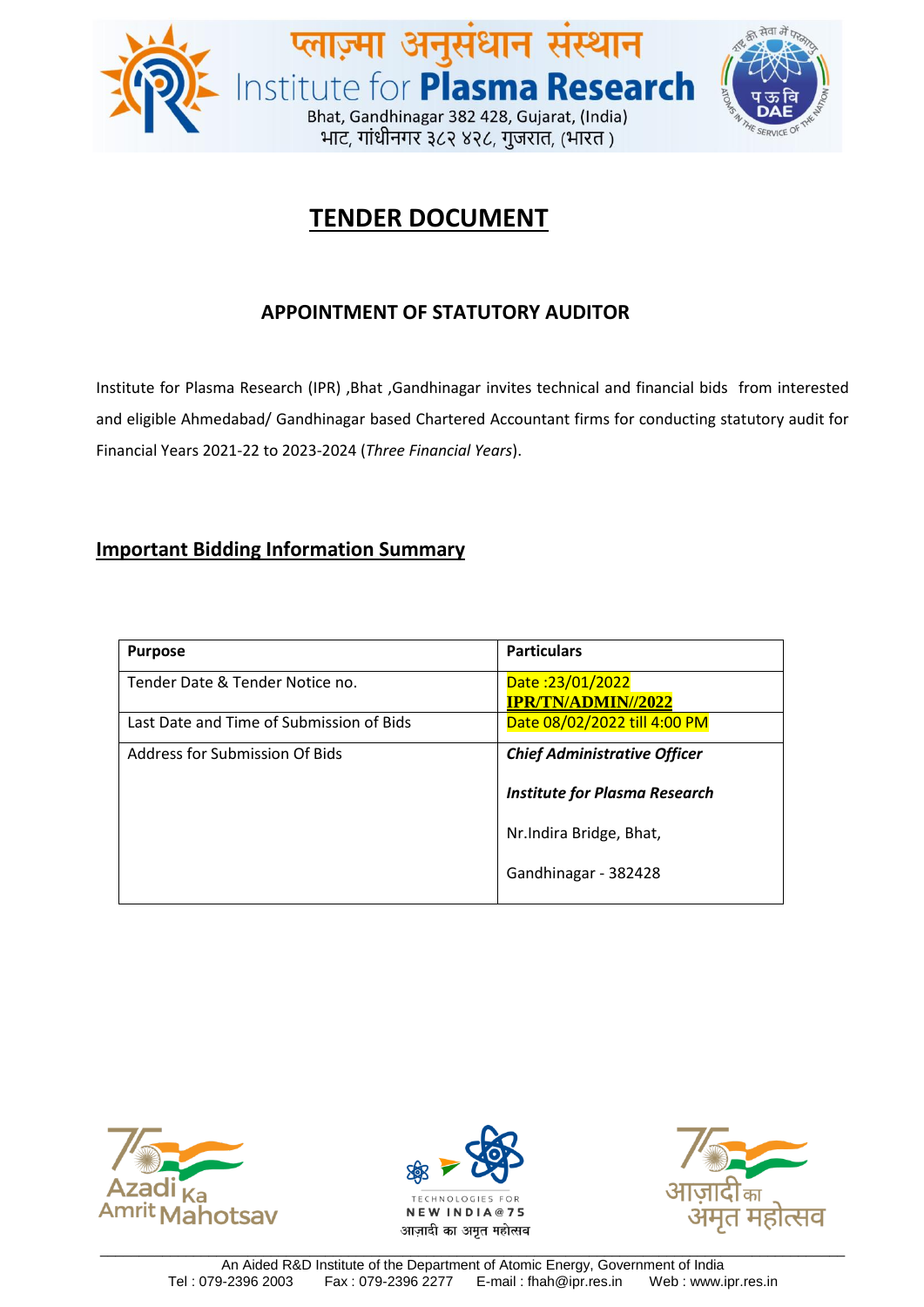

## **ANNEXURE — I**

## **Invitations of quotation for Audit of Accounts of IPR and its offices**

Institute for Plasma Research (IPR) is an autonomous Research and development (R&D) organization under the authority of Department of Atomic Energy (DAE), Government of India; situated near west banks of river Sabarmati in Gujarat, India. This institute is largely involved in theoretical and experimental studies in plasma science including basic plasma physics, magnetically confined hot plasmas and plasma technologies for industrial application. The institute owns two operational tokomaks (a machine for controlling thermonuclear fusion) - ADITYA and Steady State Tokamak (SST). ITER-India IPR located at Koteshwar- Ahmedabad/Gandhinagar and CPP-IPR located in Guwahati, Assam are two offices under Institute for Plasma Research (IPR).

Institute for Plasma Research (IPR) is registered as society under Society Registration Act, 1960 and maintaining its accounts on accrual method of Accounting.

Institute for Plasma Research intends to engage a reputed firm of Chartered Accountants to conduct statutory audit for F.Y. 2021-22, 2022-23 and 2023-24 to provide assurance that accounts of the trust give a 'trust & fair view'.

### **1) ELIGIBILITY CRITERIA**

- i) The Chartered Accountants firm should be registered with Institute of Chartered Accountants of India (ICAI) and should be empanelled with C&AG for a minimum continuous period of 10 years as on the date of tender publication. Necessary supportings of the same should be submitted with the bid.
- ii) The Chartered Accountants firm have minimum 15 years standing as on the date of tender publication. Documents establishing the same should be provided with the bid.
- iii) Details of Experience with at least one Internal Audit Assignment / Statutory Audit in Branch office / Head office of State and Central Governments Sector /Public Sector Undertakings/ Aided Institutions / autonomous body / non-profit association where Average annual turnover or receipts are more than 500 crore in last 3 years i.e. during 2018-19, 2019-20 & 2020-21. Documents establishing the same should be provided with the bid.





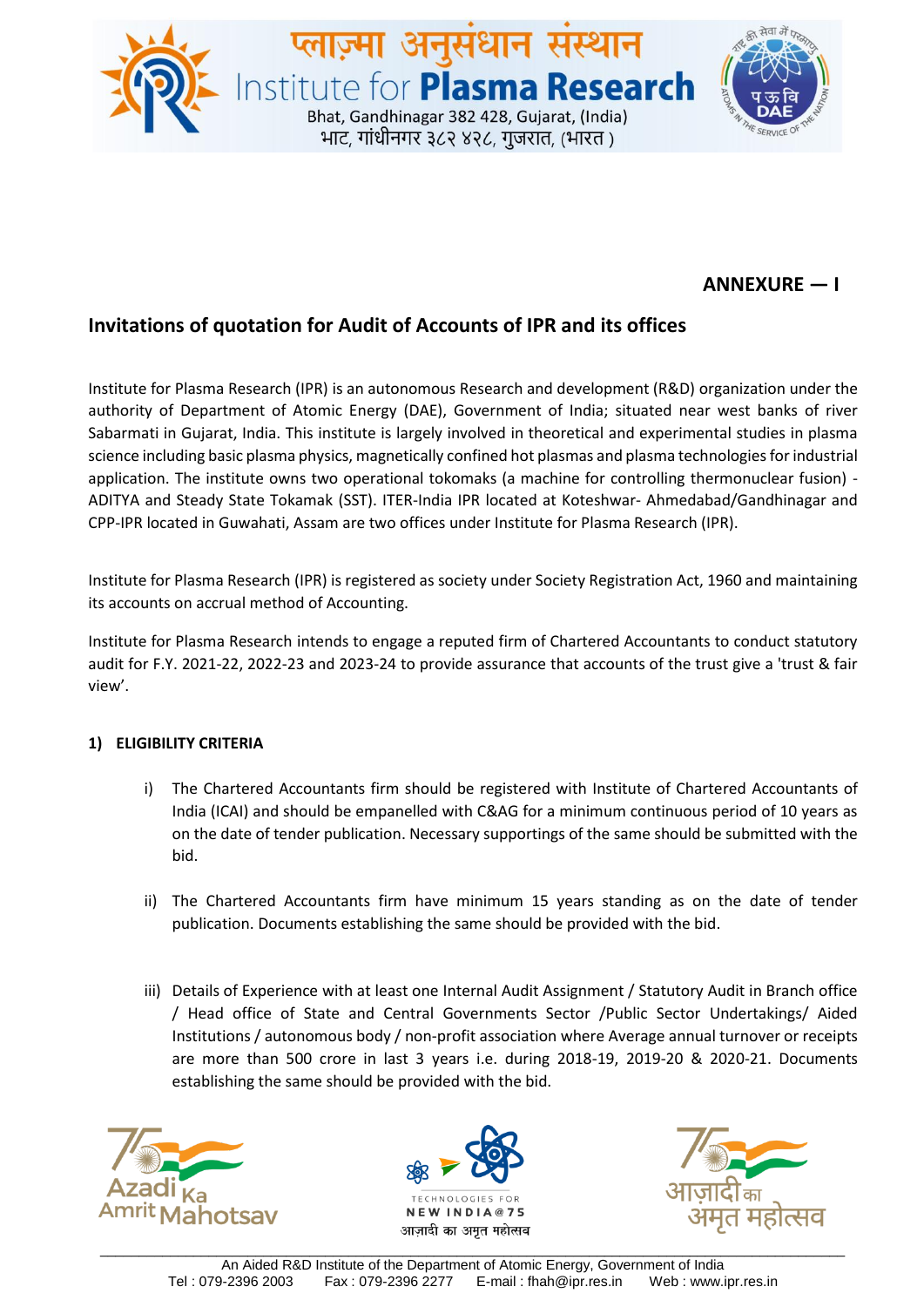

- iv) Certificate from Peer Review Board of the ICAI or Certificate from Quality Review Board of ICAI during last 3 years i.e. FY 2018-19, FY2019-20 & FY 2020-21 ( Minimum 1 year is mandatory).
- v) The proposed partner in charge of the audit should have minimum continuous audit experience in practice of 15 years. Copy of Certificate of Practice should be provided with the bid documents.
- vi) Firm should have minimum 3 Chartered Accountant partners. Details of Total Number of Partners (CAs) should be provided with the bid documents.
- vii) The firm or any partner or employee thereof should not be banned by SEBI/RBI/ICAI or any other regulatory body.

Disciplinary proceeding at any forum also should not be ongoing against any one of the partners / firm.

- viii) Firm should have minimum 15 working staff. Details of the staff should be provided with the bid documents.
- ix) The firm should have in hand or handled at least 3 (Three) Statutory Audit Assignments of Government or Semi Government or Aided Institute / Govt.Educational Institution in last three years as on 31/03/2021.

#### **2) SCOPE OF WORK**

- i) Statutory Audit of accounts on yearly basis to provide an assurance that account of the trust given true Fair view.
- ii) To deal with other compliance of the applicable provisions like GST, Income Tax, Labour Law etc.
- iii) Auditing of Individual Annual Accounts of IPR, ITER-India (Koteshwar- Ahmedabad/Gandhinagar), IPR Employees PF Trust and CPP-IPR (Guwahati,Assam).
- iv) Auditing of Consolidated annual accounts of IPR, ITER-India (Koteshwar- Ahmedabad/Gandhinagar), and CPP-IPR (Guwahati,Assam).





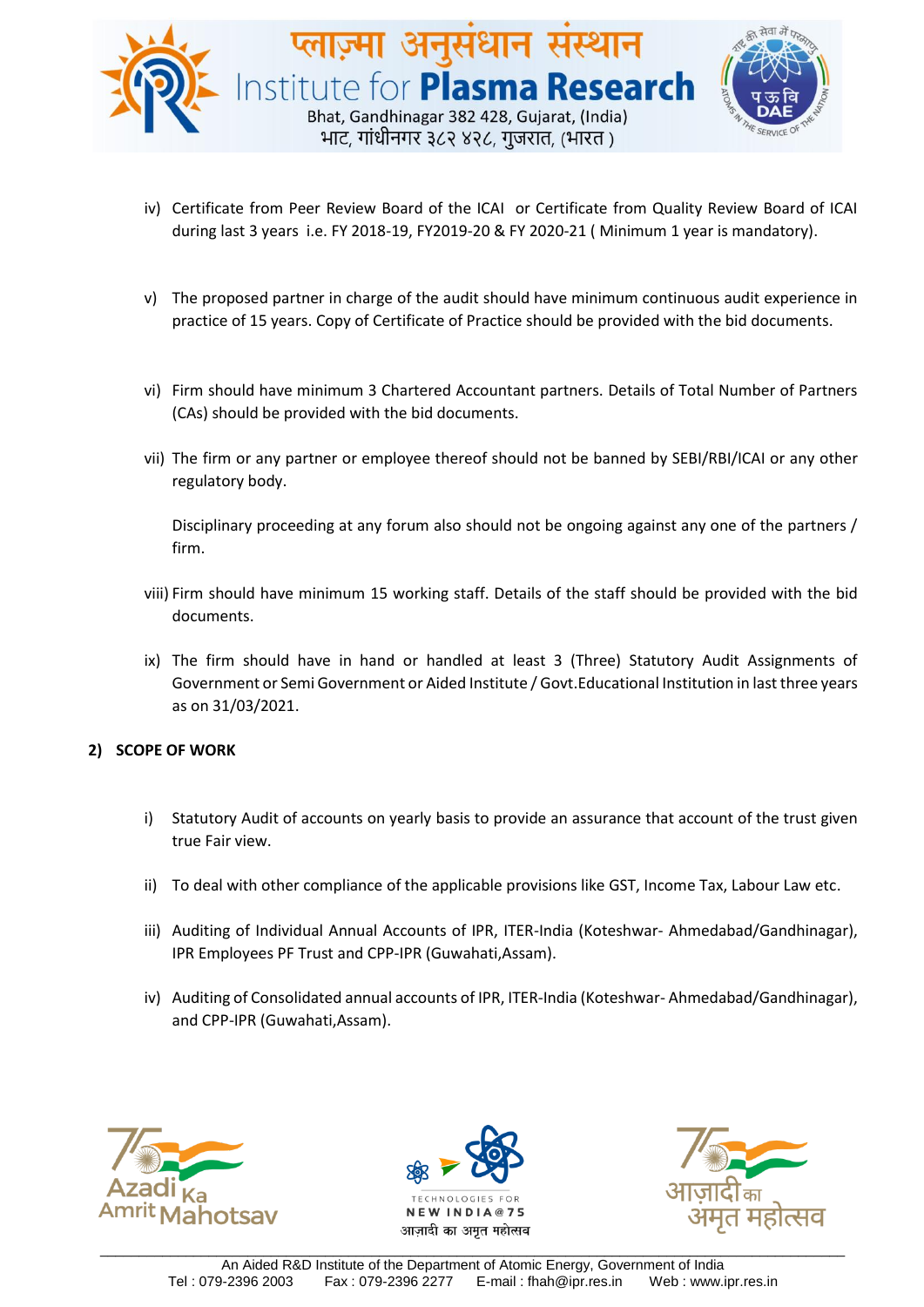

#### **3) TERMS AND CONDITIONS**

- i) The Place of Work shall be Gandhinagar, Ahmedabad and Guwahati, Assam.
- ii) The work is to be completed within timelines prescribed by the Authority and under the Income Tax Act, 1961
- iii) Payment shall be made within 30 days after completion of the assignment and submission of Audit Report.
- iv) Disclosure of Minimum Fees in the Tender document: The firms those are interested to be appointed will have to quote minimum audit fees of rupees Rs. 2, 00,000/-plus GST as applicable. (As per Last fees paid) as per the Guideline no.1- CA(7)/3/2016,Dt:07/04/2016 of "The Institute of Chartered Accountants of India", so that objective of statutory audit is fulfilled in the work of IPR not get affected.
- v) Institute may terminate the contract for appointment after one year or two years on by giving 30 days' notice. Similarly CA firm may also terminate the contract.
- vi) In case same audit fee is quoted by two or more CA firms, the selection of auditor shall be done consider the following factors (priority-wise): -
	- I. No. of Audits completed during FY 2020-21 of Govt. / PSU Bank / Autonomous Organization as on 31/03/2021.

#### **4) GENERAL INSTRUCTIONS**

i) The firm of Chartered Accountants must submit the application form duly filled up with all the relevant information in the prescribed Application Format only (Annexure II- APPLICATION FORM: TECHNICAL BID) - normally form A, B, C & D comprising Firm's Details, Details of Qualified/Semi Qualified Staff, Experience Details and must submit the Declaration as well. Annexure - Ill as Financial bid. The firm should also provide official e- mail address on which any communication is to be sent, if required.





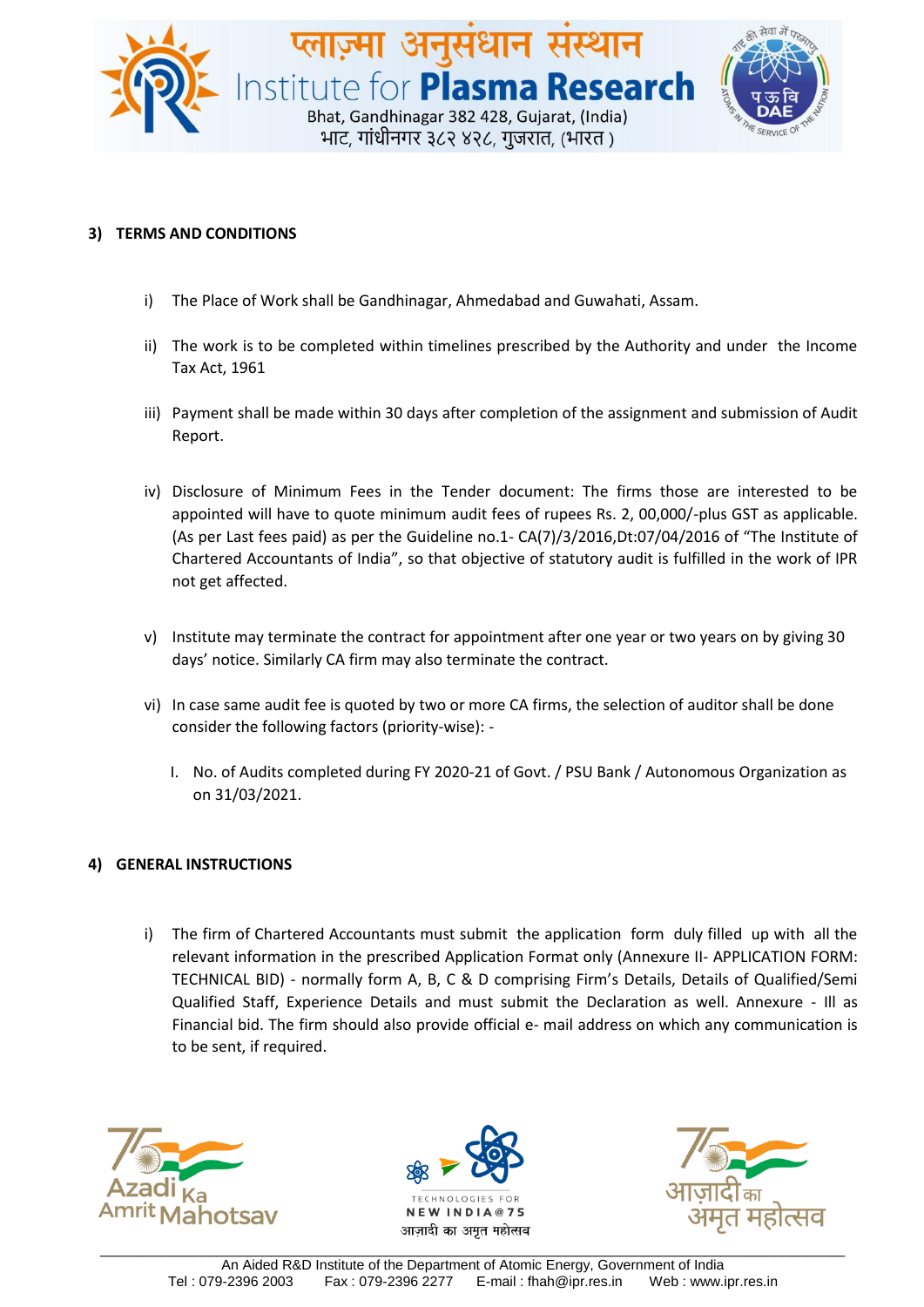

- ii) No additional fields to be added in the prescribed application form. In case Chartered Accountant firms want to share any additional information, the same can be enclosed separately.
- iii) Also the necessary attachments/proofs required along with the application form must be closed and each of the documents (Forms/Documents) needs to be duly stamped and signed by the partner.

## **Please note that without signature and seal/stamp** *none* **of the documents along with the application form will be accepted.**

*Note: Please attach copies of each of the following:*

- I. PAN Card.
- II. GST Registration Number
- III. Registration Certificates
- IV. Copies of the award letter(S) for audit/work assignment from existing Govt. Organization and proofs of Empanelment (if any)
- V. Details of Qualified Staff (Chartered Accountants) (Please provide a self-attested copy of Certificates of ICAI for each qualified staff)

#### **5) Invitation of Bids**

Institute for Plasma Research (IPR) invites sealed bids (Technical Bids and Financial Bids) for conducting Statutory Audit for FY 2021-22, FY 2022-23 and FY 2023-2024.

#### **6) Venue and Deadline for submission of Bids**

Bids must be received at the address specified below not later than on 08/02/2022; 4.00 pm

#### *Chief Administrative Officer*

Institute for Plasma Research, Nr.Indira Bridge,Bhat,Gandhinagar- 382428

#### *Contact Details:*

Tel: 079-23962222





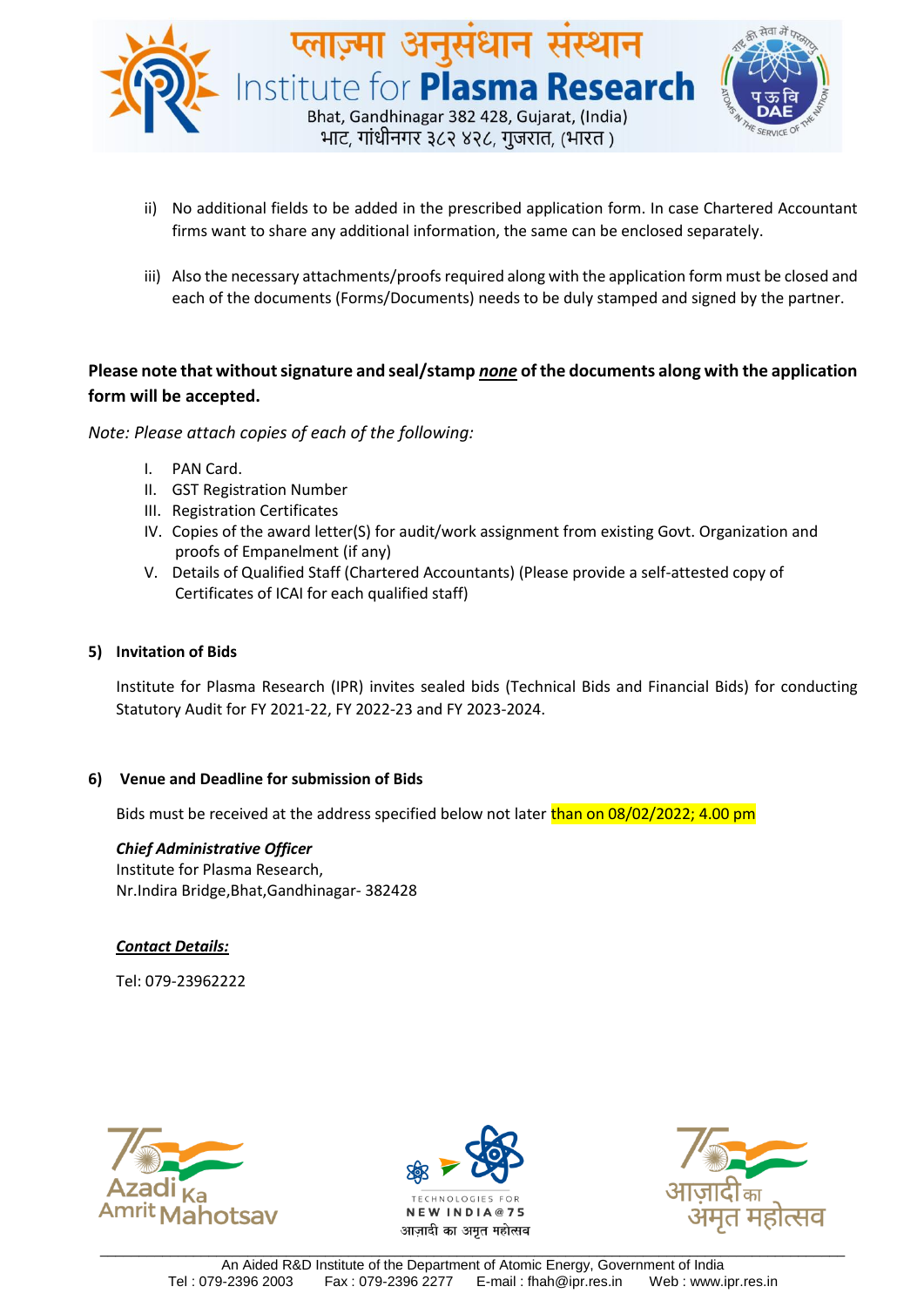

Please submit your offer through Hand Delivery/ RPAD/Speed Post/Courier not later than on 08/02/2022 till 4.00 pm.

- I. Any bid received by IPR after the deadline for submission of bid mentioned will be summarily rejected and retained unopened.
- II. The main envelope containing the Technical and Financial Bids envelope must have the name, address and stamp/seal of the bidder.
- **III. The Bidder must submit the Financial and Technical Bids in Separate sealed envelopes. The two sealed covers containing the Technical bid and Financial Bid put in another envelope bearing bidder's name, address and stamp/seal address to The Chief Administrative Officer, IPR. The envelope must be superscribed as "Bid/Quotation for Appointment of Statutory Auditor of IPR." Further, the envelopes containing Technical and Financial Bids should also clearly superscribed "Technical Bid for Appointment of Statutory Auditor of IPR." And "Financial Bid for Appointment of Statutory Auditor of IPR" respectively.**
- IV. The Bidder has also to ensure that while submitting the bids, all the pages of bids are signed and stamped by the partner and all the pages are numbered. If the bid found to be without signature, stamp/seal, page numbers, it will be liable for rejection.

IPR shall not be responsible for any postal delay or non- receipt/non-delivery of the documents/Bids/quotation.

#### **7) Selection of Bids**

The final selection of the bidder shall be done after evaluating the technical and financial bids and compliance with all terms and condition, eligibility criteria etc. as set out in the tender document.





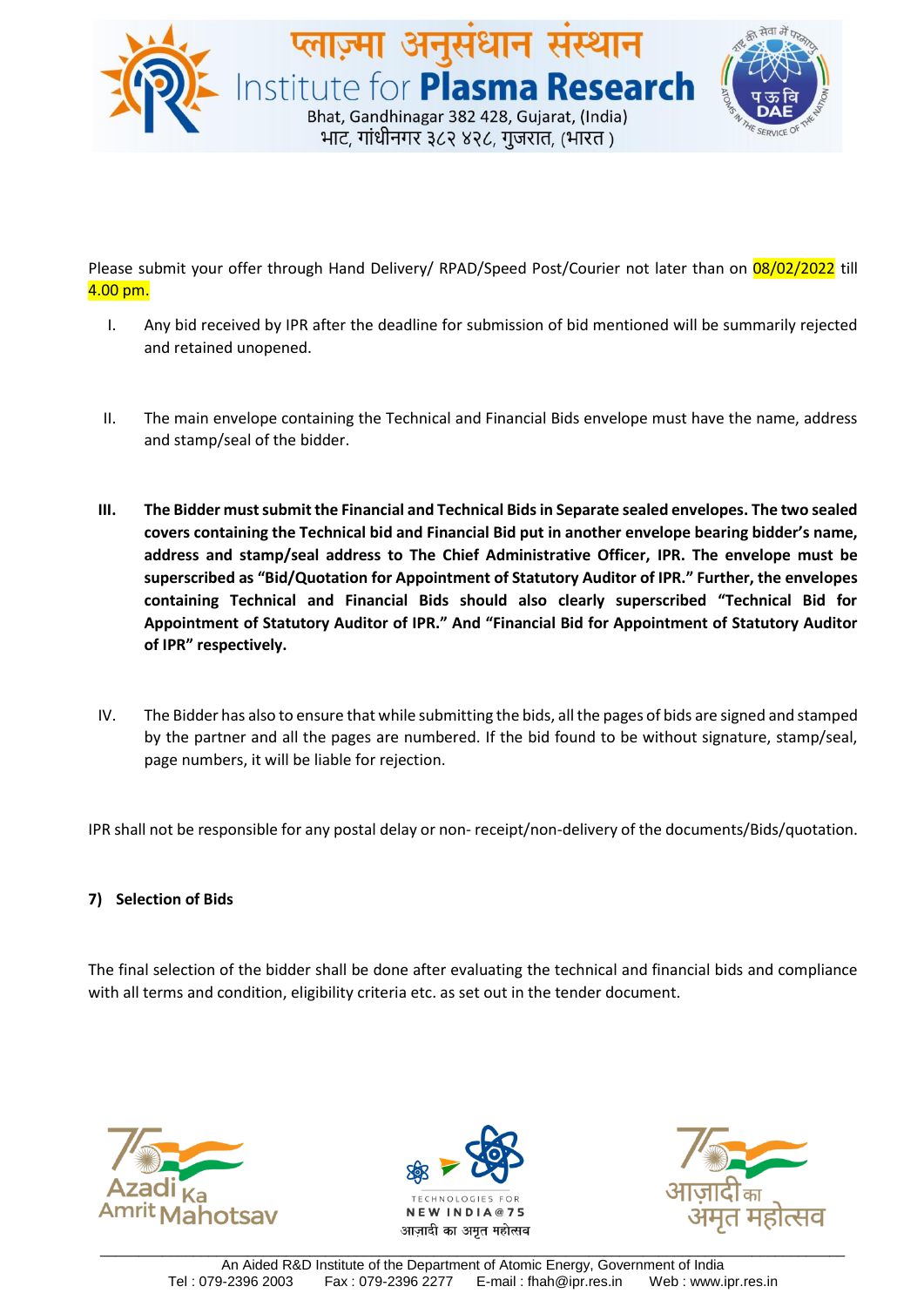

#### **8) Opening of Bids**

- I. A two stage bidding process will be followed. In the first stage, only TECHNICAL BID will be opened and evaluated.
- II. Those bidders who satisfy all the eligibility criteria as determined and notified by the Authority and who accept the terms and conditions of this document shall be shortlisted. In the second stage, the FINANClAL BID of only those bidders who meet the eligibility criteria shall be opened.
- III. The fee quote (Yearly) in the Financial Bids will be inclusive quote except applicable taxes and no other charges/Expenses etc. shall be payable or reimbursable, over and above the quoted fee. IPR will provide local Transportation, Lodging, Boarding and Air Fare related to Audit Work for all IPR campuses as per rule.
- IV. A bid determined as not substantially responsive will be rejected by the Authority. IPR may waived any minor non-conformity or irregularity in a bid which does not constitute a deviation, provided such wavier does not prejudice or affect the relative ranking of any of the other Bidder.
- V. An evaluation committee shall conduct bid evaluation. Decision of the committee would by final and binding upon all the Bidders. IPR reserves the right to modify the evaluation process at any time during the Tender process, without assigning any reason, whatsoever and without any requirement of intimating Bidders of any reason for the same.





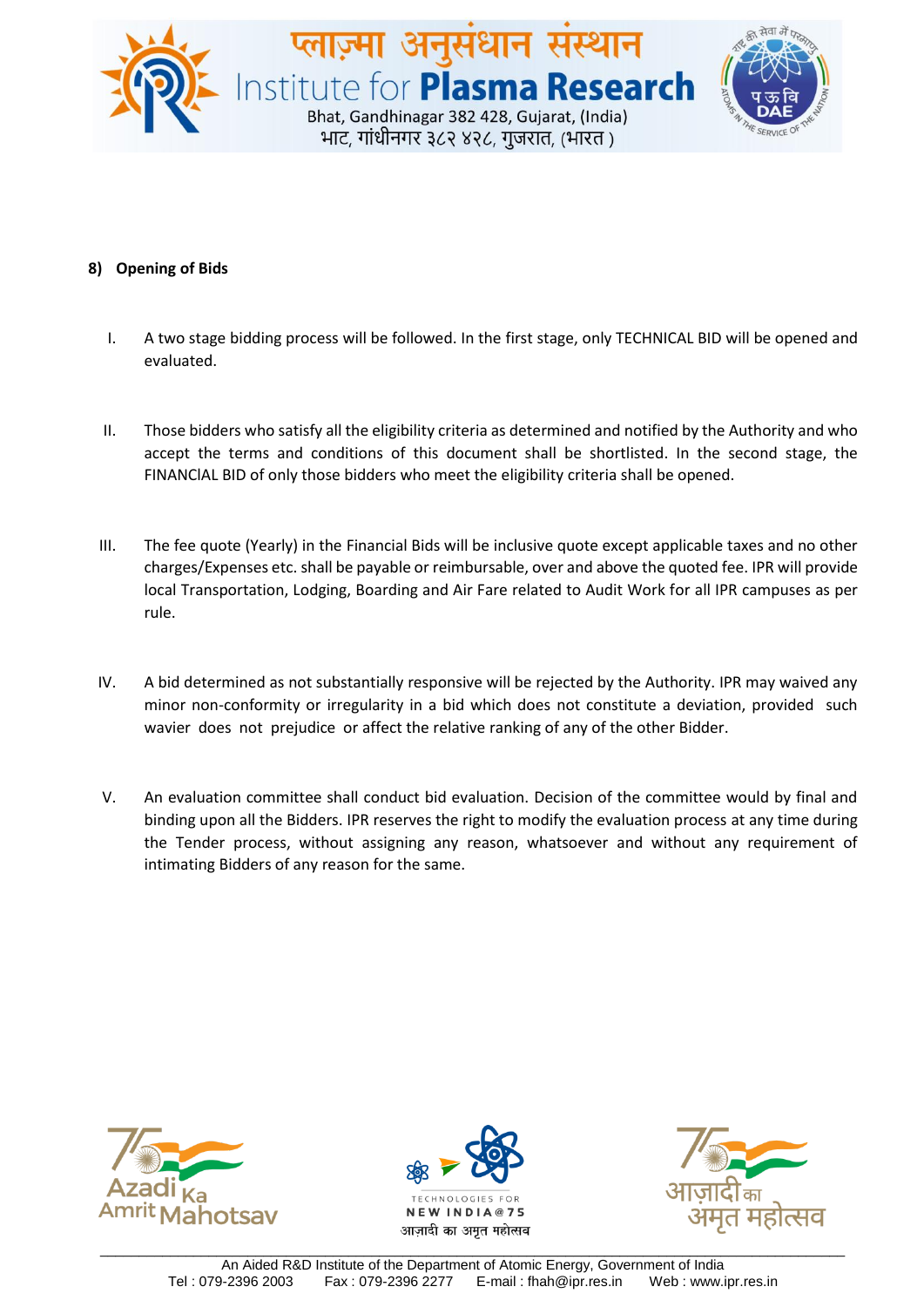

#### **9) Evaluation of Technical and Financial Bids**

- I. Technical Bids shall be opened first and evaluated for the bidder's eligibility criteria, bid completeness, bid conformity and bid responsiveness. IPR may waive any minor infirmity, non-conformity or irregularity in a bid which does not constitute a material deviation, provided such waiver does not prejudice or affect the relative ranking of the bidders. The decision of the Authority in this regard shall be final and binding. Bidders, whose technical bids are accepted, shall qualify for financial bid evaluation.
- II. Any effort by a Bidder to influence IPR in its decisions on bid evaluation, bid comparison or contract award may result in rejection of Bidder's bid. IPR is not bound to disclose the grounds for rejection of Bid. The decision of the Authority regarding the final declaration of the successful Bidder shall be final.
- III. IPR reserves the right to accept any Bid and to annul the bid process and reject all bids at any time prior to the award of the assignment, without assigning any reason therefore and without thereby incurring and liability to the affected bidder(s) any obligation to inform the affected bidder(s) of the ground for the action.
- IV. Failure of the successful Bidder to comply with all the requirements shall constitute sufficient ground for the annulment of the assignment, in which event IPR may make the award to the next lower evaluated bidder or call for new Bids.





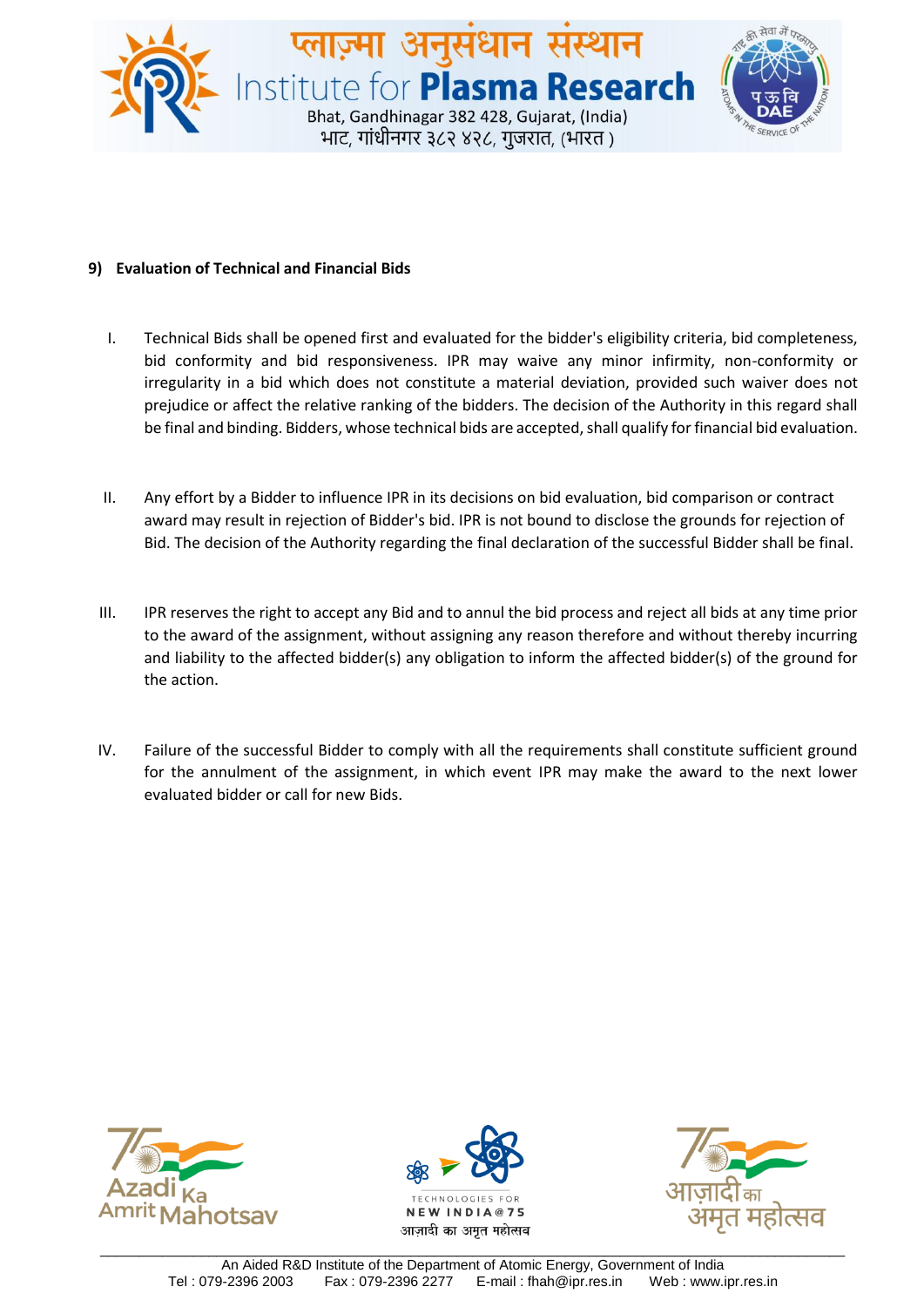



## **ANNEXURE — II**

## **APPLICATION FORM - TECHNICAL BID**

**प्लाज़्मा अनुसंधान संस्थान**<br>Institute for **Plasma Research**<br>Bhat, Gandhinagar 382 428, Gujarat, (India)<br>भाट, गांधीनगर ३८२ ४२८, गुजरात, (भारत)

| Sr. No.        | <b>Particular</b>                    | Documents to be               | <b>Details</b> |
|----------------|--------------------------------------|-------------------------------|----------------|
|                |                                      | submitted                     |                |
| $\mathbf{1}$   | The Chartered Accountants firm       | Certificate issued by C &     |                |
|                | should be<br>Registered with         | AG to be enclosed             |                |
|                | of<br>Institute<br>Chartered         |                               |                |
|                | Accountants of India (ICAI) and      |                               |                |
|                | should be empanelled with            |                               |                |
|                | for<br>C&AG<br>minimum<br>a          |                               |                |
|                | continuous period of 10 years as     |                               |                |
|                | the<br>of tender<br>date<br>on       |                               |                |
|                | publication.<br>Necessary            |                               |                |
|                | supportings of the same should       |                               |                |
|                | be submitted with the bid.           |                               |                |
| $\overline{2}$ | The Chartered Accountants            | Certificate of registration / |                |
|                | firm have Minimum 15 years           | constitution as proprietor    |                |
|                | standing as on the date of           | or Partnership firm           |                |
|                | tender publication.                  |                               |                |
| 3              | Details of Experience with at        | Documentary<br>proof of       |                |
|                | least<br>one<br>Internal<br>Audit    | clients<br>with<br>Average    |                |
|                | Assignment / Statutory Audit in      | Annual<br>Turnover<br>or      |                |
|                | Branch office / Head office of       | receipts are more than        |                |
|                | <b>State and Central Governments</b> | 500 crore in last 3 years     |                |
|                | /Public<br>Sector<br>Sector          |                               |                |
|                | Undertakings/<br>Aided               | And                           |                |
|                | Institutions / autonomous body       |                               |                |
|                | / non-profit association where       | As per Form -C                |                |
|                | Avg Annual Turnover or receipts      |                               |                |
|                | are more than 500 crore in last      |                               |                |
|                | 3 years i.e. during 2018-19,         |                               |                |
|                | 2019-20 & 2020-21. Documents         |                               |                |
|                | establishing the same should be      |                               |                |
|                | provided with the bid.               |                               |                |
| 4              | Certificate from Peer Review         | Copy of Certificate           |                |
|                | Board of the ICAI or Certificate     |                               |                |
|                | from Quality Review Board of         |                               |                |
|                | ICAI during last 3 years i.e. FY     |                               |                |
|                | 2018-19, FY2019-20 & FY 2020-        |                               |                |
|                | Minimum 1 year is<br>21(             |                               |                |
|                | mandatory)                           |                               |                |





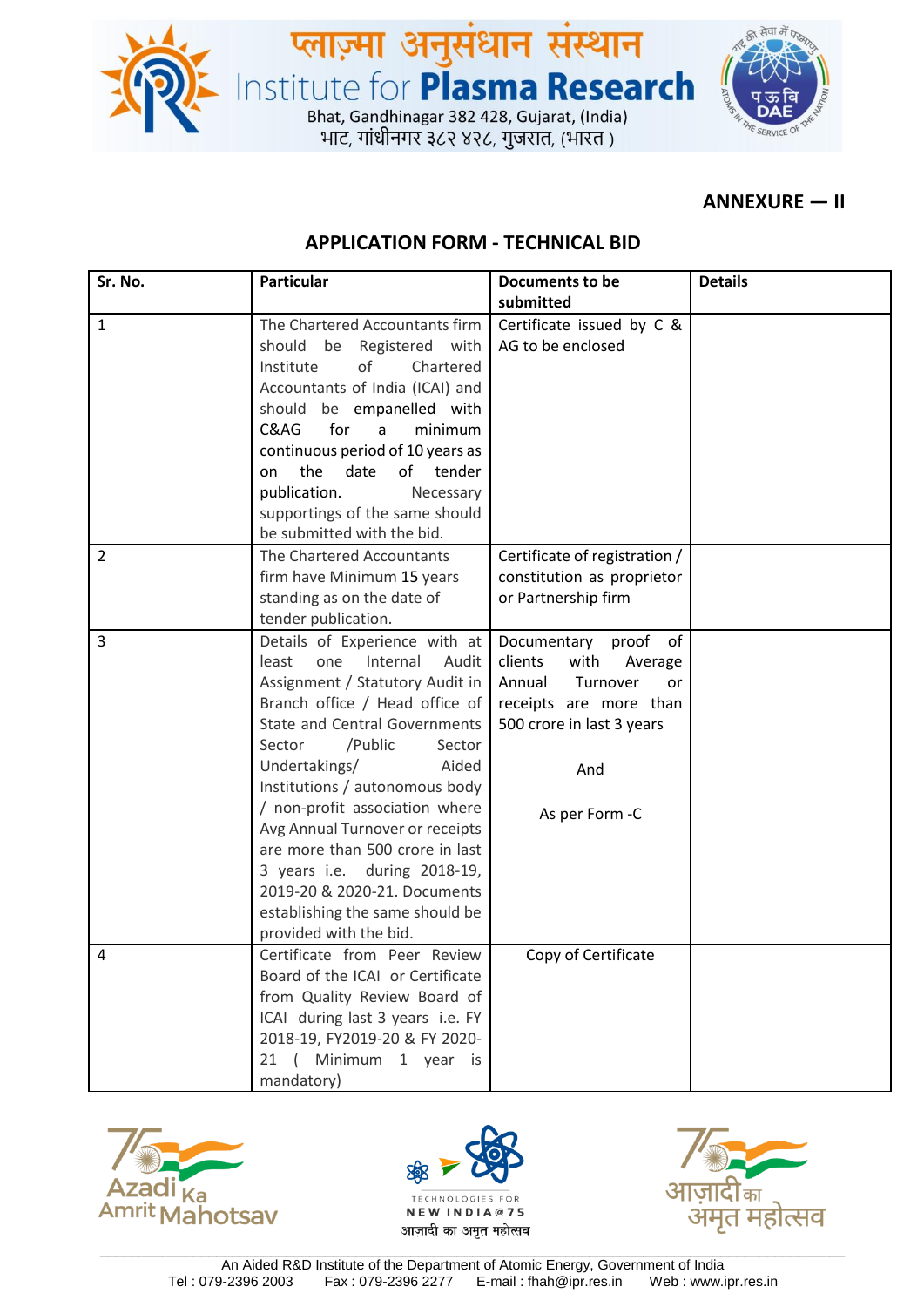

# **प्लाज़्मा अनुसंधान संस्थान**<br>Institute for **Plasma Research**<br>Bhat, Gandhinagar 382 428, Gujarat, (India)<br>भाट, गांधीनगर ३८२ ४२८, गुजरात, (भारत)



| 5<br>6         | The proposed partner in charge<br>of the audit should<br>have<br>continuous<br>audit<br>minimum<br>experience in practice of 15<br>years.<br>Firm should have minimum 3                                                            | Copy of Certificate of<br>Practice<br>As per Form $-$ A                                                                                                                                                                                                                                                                         |  |
|----------------|------------------------------------------------------------------------------------------------------------------------------------------------------------------------------------------------------------------------------------|---------------------------------------------------------------------------------------------------------------------------------------------------------------------------------------------------------------------------------------------------------------------------------------------------------------------------------|--|
|                | Chartered Accountant partners.<br>Details of Total Number of<br>Partners<br>(CAs)<br>should<br>be<br>provided<br>with<br>the<br>bid<br>documents.                                                                                  |                                                                                                                                                                                                                                                                                                                                 |  |
| $\overline{7}$ | The firm or any partner or<br>thereof should not be banned<br>by SEBI/RBI/ICAI or any other<br>regulatory body<br>Disciplinary proceeding at any<br>forum also should not be<br>ongoing against any one of the<br>partners / firm. | As per Form $-$ D                                                                                                                                                                                                                                                                                                               |  |
| 8              | Firm should have minimum 15<br>working staff. Details of the staff<br>should be provided with the bid<br>documents.                                                                                                                | As per Form $-$ B                                                                                                                                                                                                                                                                                                               |  |
| 9              | The firm should have in hand or<br>handled at least 3 (Three)<br>Statutory Audit Assignments of<br>GOG/GOI in last three years as<br>on 31/03/2021                                                                                 | Appointment<br>Letters<br>along with<br>of<br>name<br>Agency, Nature of work,<br>Location,<br>of<br>period<br>Appointment<br>to<br>be<br>submitted. Exposure of<br>working with Government<br>or Semi Government or<br>Aided<br>Institute<br>$\prime$<br>Govt.Educational<br>Institution as Auditor will<br>be given Preference |  |

Partner Name:

Signature with Seal / Stamp:





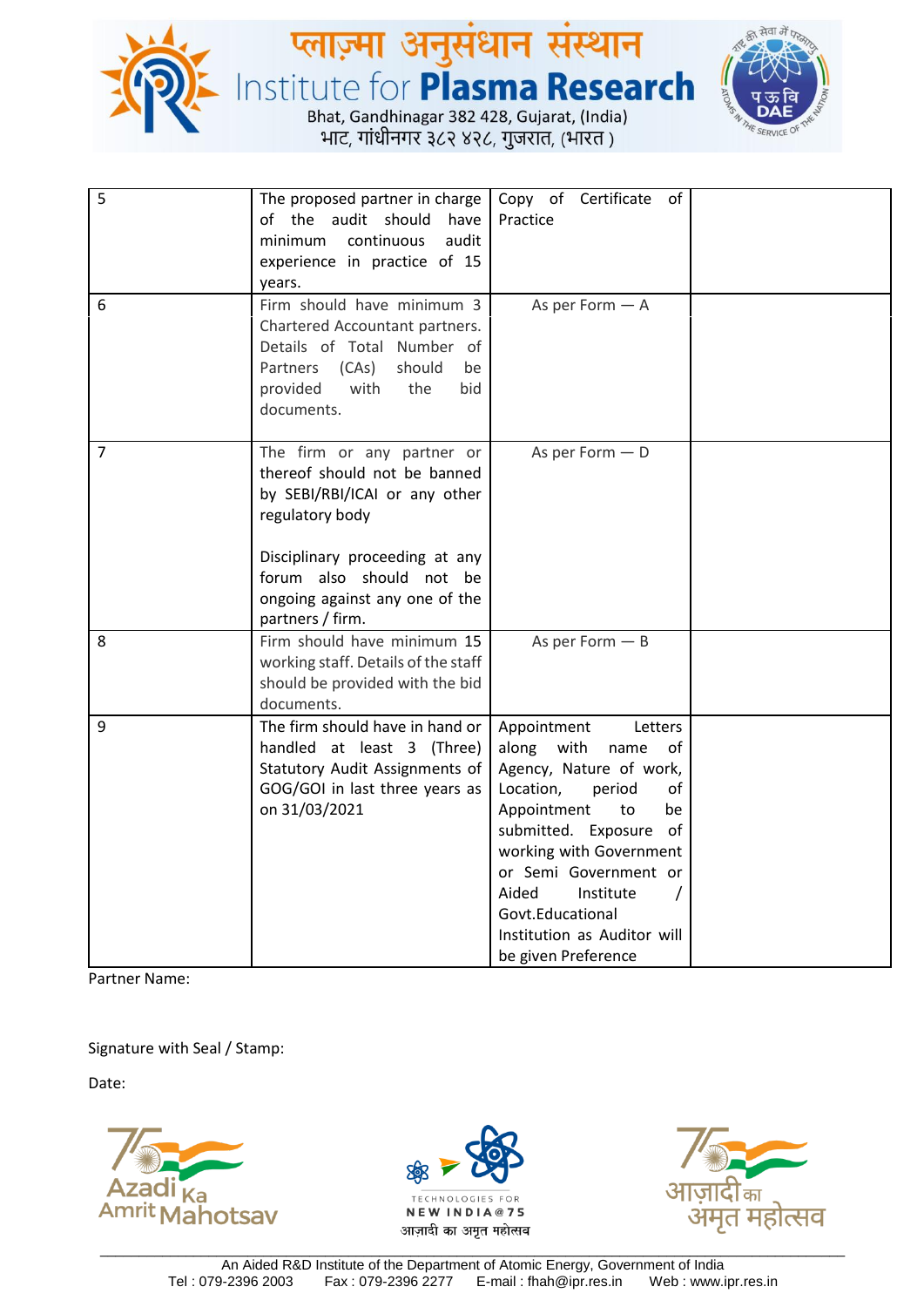



# **FORM 'A'- DETAILS OF PARTNERS**

| Sr No. | <b>Name</b><br>οf<br><b>Partner</b> | Length of<br><b>Association with</b><br>the firm | ACA no.<br>and<br>Year | FCA no.<br>and<br>Year | <b>DISA / CISA</b><br><b>YEAR</b> | Relevant<br><b>Experience</b> |
|--------|-------------------------------------|--------------------------------------------------|------------------------|------------------------|-----------------------------------|-------------------------------|
|        |                                     |                                                  |                        |                        |                                   |                               |
|        |                                     |                                                  |                        |                        |                                   |                               |
|        |                                     |                                                  |                        |                        |                                   |                               |
|        |                                     |                                                  |                        |                        |                                   |                               |
|        |                                     |                                                  |                        |                        |                                   |                               |
|        |                                     |                                                  |                        |                        |                                   |                               |

*\* Firm should have minimum 3 Chartered Accountant partners. Please also specifically mention no. of years of experience in dealing in audit and taxation in Government or semi Government or Aided Institute / Govt. Educational Institute.*

Partner Name:

Signature with Seal / Stamp:





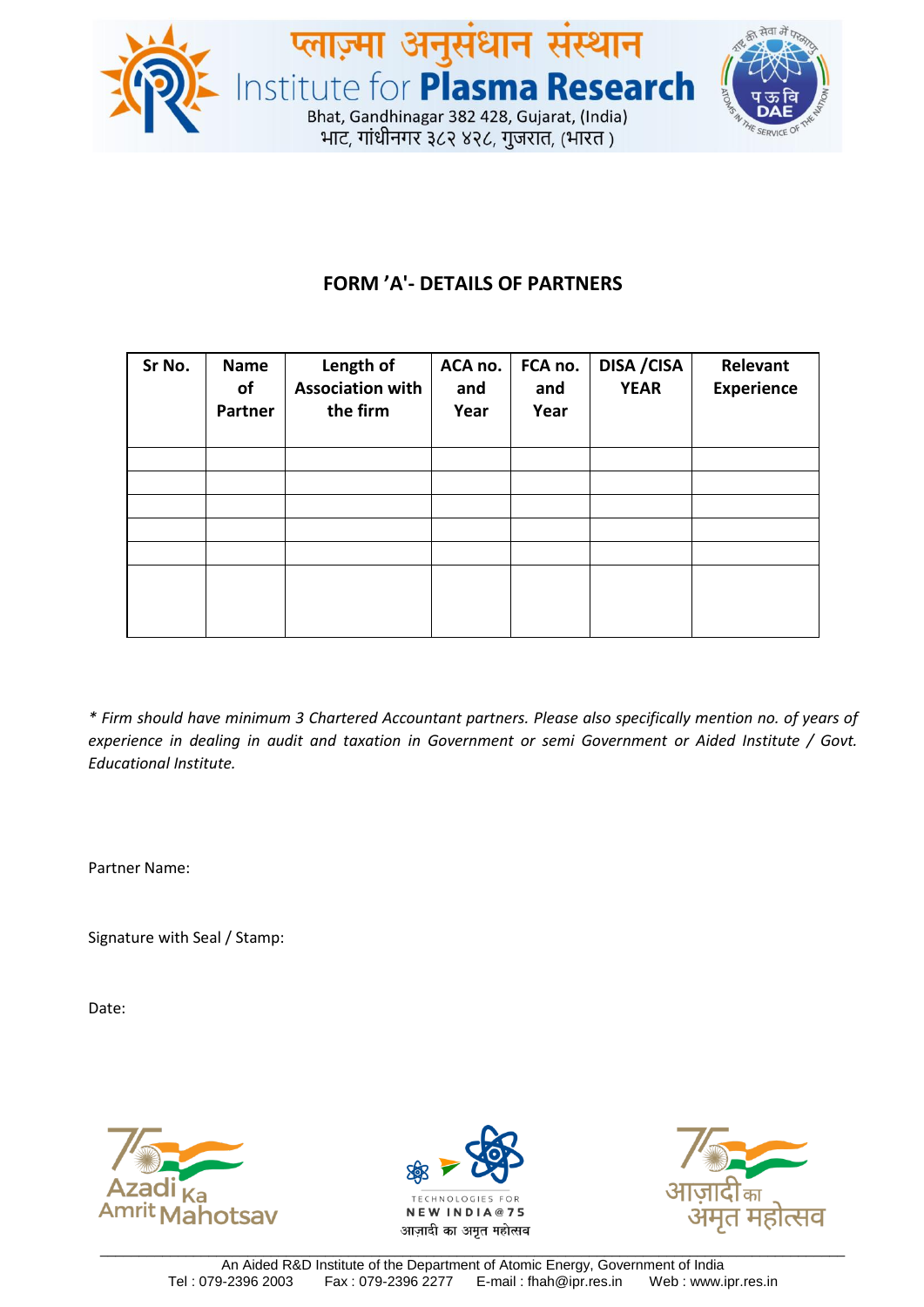

## **FORM 'B'- DETAILS OF WORKING STAFF**

| Sr<br>No. | Name of<br>Employee | Length of Association with the firm | <b>Education</b><br>Qualification | Relevant<br><b>Experience</b> |
|-----------|---------------------|-------------------------------------|-----------------------------------|-------------------------------|
|           |                     |                                     |                                   |                               |
|           |                     |                                     |                                   |                               |
|           |                     |                                     |                                   |                               |
|           |                     |                                     |                                   |                               |
|           |                     |                                     |                                   |                               |
|           |                     |                                     |                                   |                               |
|           |                     |                                     |                                   |                               |
|           |                     |                                     |                                   |                               |
|           |                     |                                     |                                   |                               |
|           |                     |                                     |                                   |                               |
|           |                     |                                     |                                   |                               |
|           |                     |                                     |                                   |                               |
|           |                     |                                     |                                   |                               |
|           |                     |                                     |                                   |                               |

*\* Firm should have minimum 15 working staff.Please add additional row if required.*

Partner Name:

Signature with Seal / Stamp:





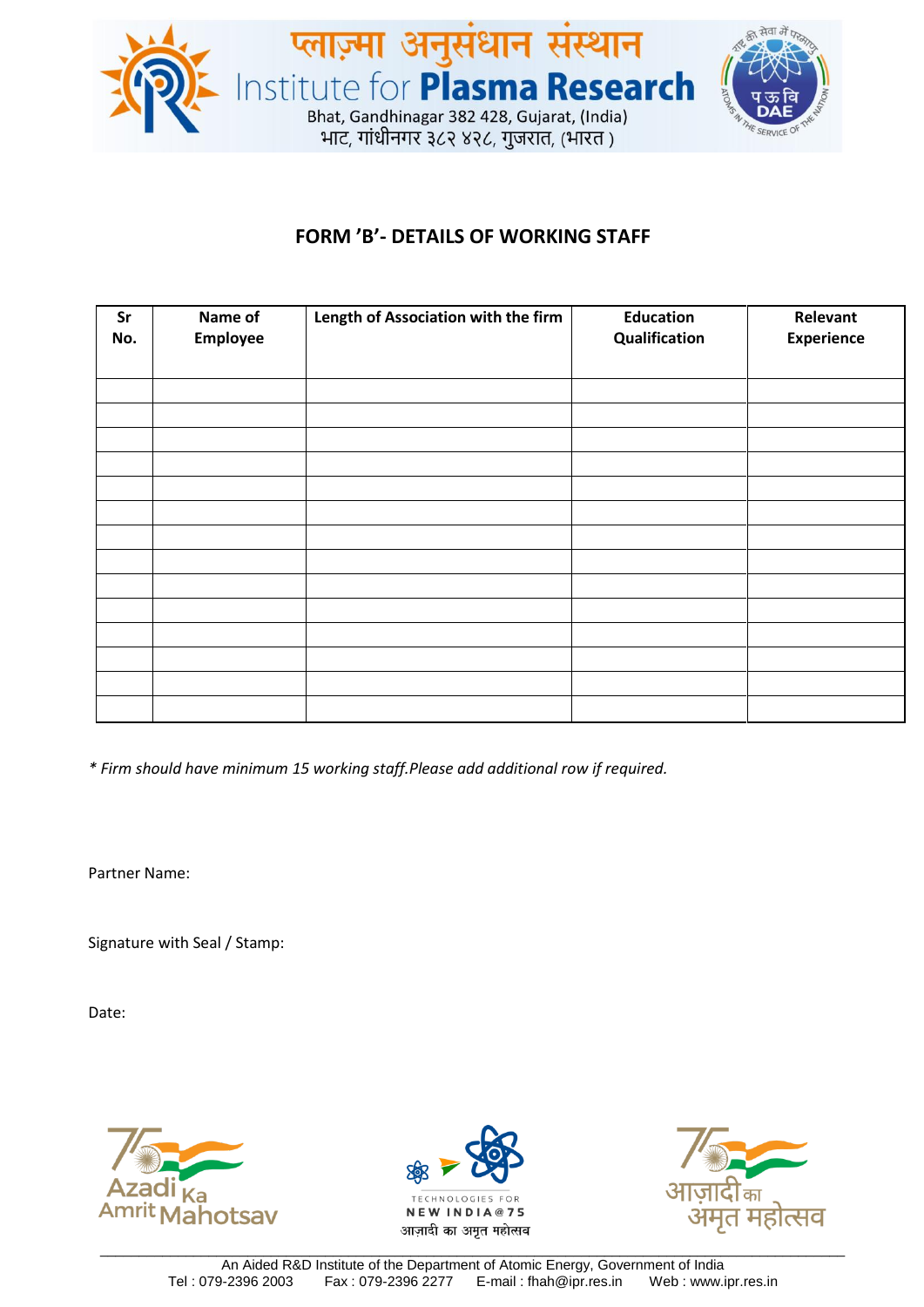

## **FORM 'C'- EXPERIENCE OF AUDIT OF GOVERNMENT ORGANIZATION**

## **(Ref Sr.No.(iii) of Annexure-II )**

| Sr<br>No. | Name of<br><b>Auditee</b> | Type / Nature of<br><b>Assignment</b> | <b>Duration and Period of</b><br><b>Assignment</b> | Proof of the Letter(s) of work<br>or assignment awarded by the<br><b>Auditee</b> |
|-----------|---------------------------|---------------------------------------|----------------------------------------------------|----------------------------------------------------------------------------------|
|           |                           |                                       |                                                    | (to be enclosed)                                                                 |
|           |                           |                                       |                                                    |                                                                                  |
|           |                           |                                       |                                                    |                                                                                  |
|           |                           |                                       |                                                    |                                                                                  |
|           |                           |                                       |                                                    |                                                                                  |
|           |                           |                                       |                                                    |                                                                                  |
|           |                           |                                       |                                                    |                                                                                  |
|           |                           |                                       |                                                    |                                                                                  |
|           |                           |                                       |                                                    |                                                                                  |
|           |                           |                                       |                                                    |                                                                                  |
|           |                           |                                       |                                                    |                                                                                  |

*\* Copy of proof of various empanelments, proof of allocation of Audit assignments, supporting documents for receipts of the auditee like annual report etc. must be attached with the application.*

Partner Name:

Signature with Seal / Stamp:





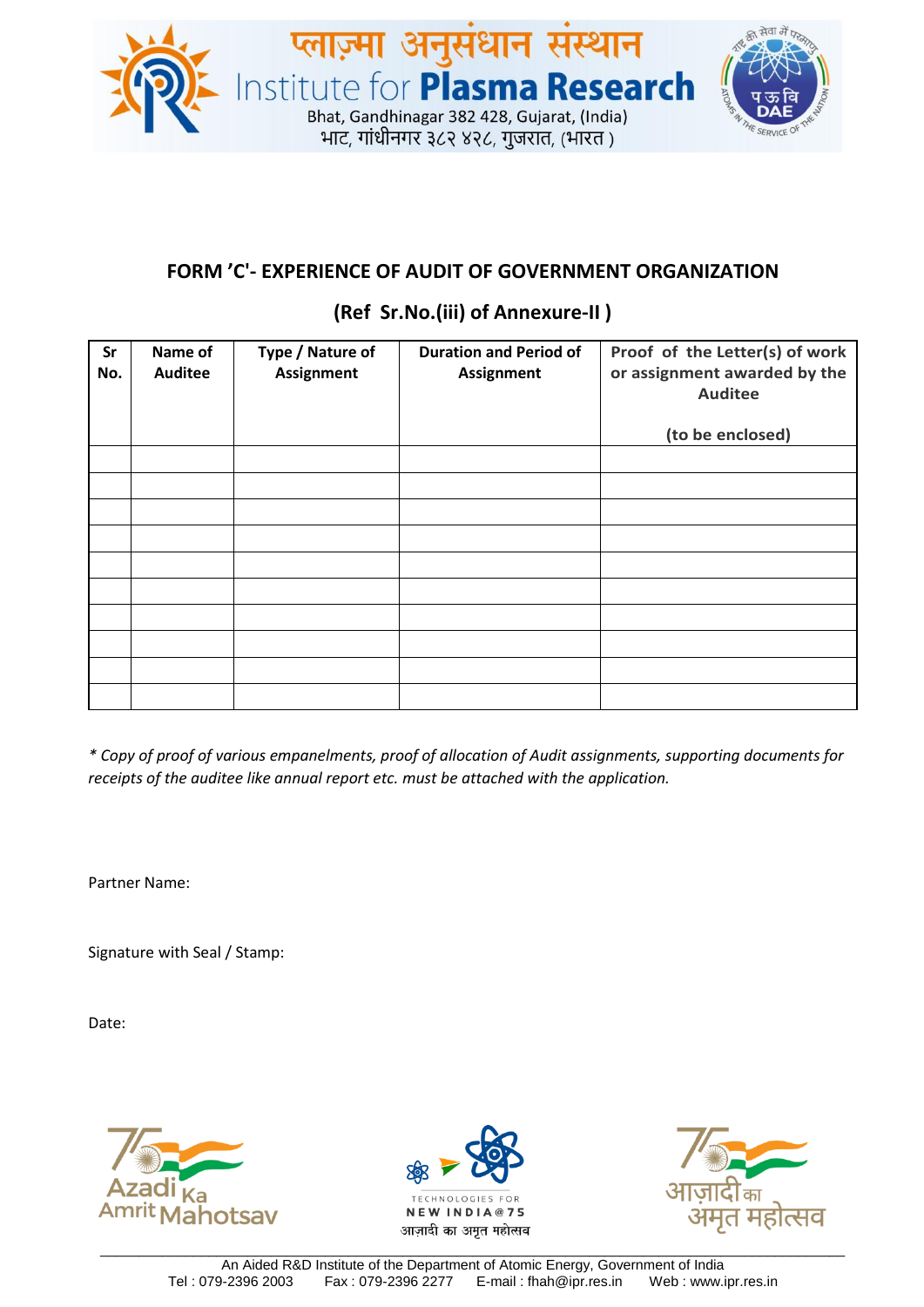

# **FORM 'D' – DECLARATION**

- 1) We confirm that the Information furnished herein is correct and fair in all respects and we have the necessary documentary proof to substantiate the same. It is further confirmed that in case any of the contents contained herein are found to be incorrect, IPR is free to initiate any appropriate action against us.
- 2) We further confirm and undertake that neither our firm nor any partner or employee thereof has been banned by SEB I/RBI/lCAl or any other regulatory body.
- 3) Disciplinary proceeding at any forum also should not be ongoing against any one of the partners / firm.
- 4) We further declare that there has been no adverse comments/qualification on our performance from the management/Audit Committee.

Partner Name:

Signature with Seal / Stamp: